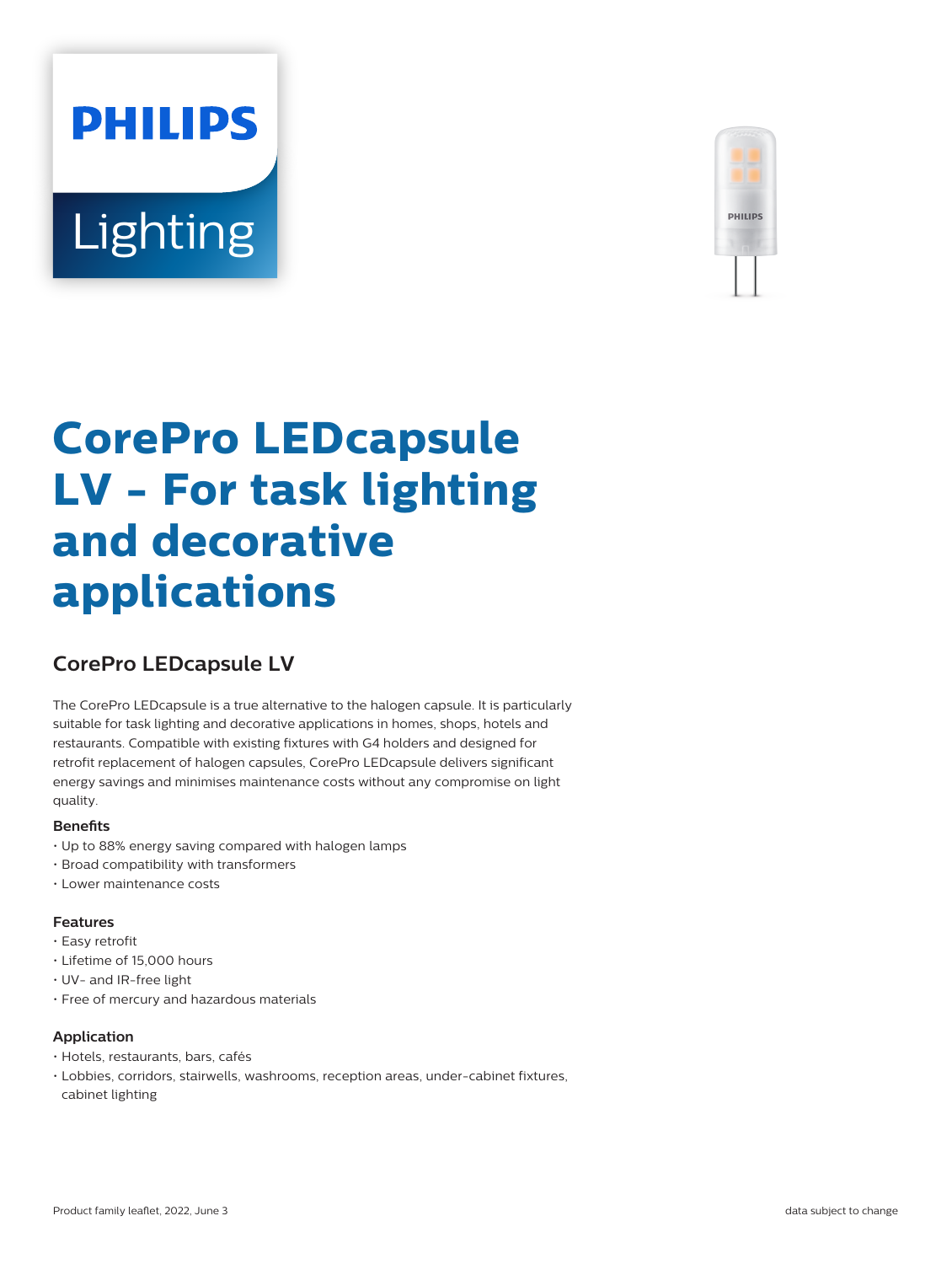## **CorePro LEDcapsule LV**

#### **Versions**





#### **Dimensional drawing**





| Product                               | D     |                 |
|---------------------------------------|-------|-----------------|
| CorePro LEDcapsuleLV 2.1-20W G4 827 D | 15 mm | $40 \text{ mm}$ |
| CorePro LEDcapsuleLV 2.7-28W G4 830   | 15 mm | 40 mm           |
| CorePro LEDcapsuleLV 2.7-28W G4 827   | 15 mm | $40 \text{ mm}$ |

| Product                             |                                 |  |
|-------------------------------------|---------------------------------|--|
| CorePro LEDcapsuleLV 1.8-20W G4 830 | $13 \text{ mm}$ $35 \text{ mm}$ |  |
| CorePro LEDcapsuleLV 1.8-20W G4 827 | $13 \text{ mm}$ $35 \text{ mm}$ |  |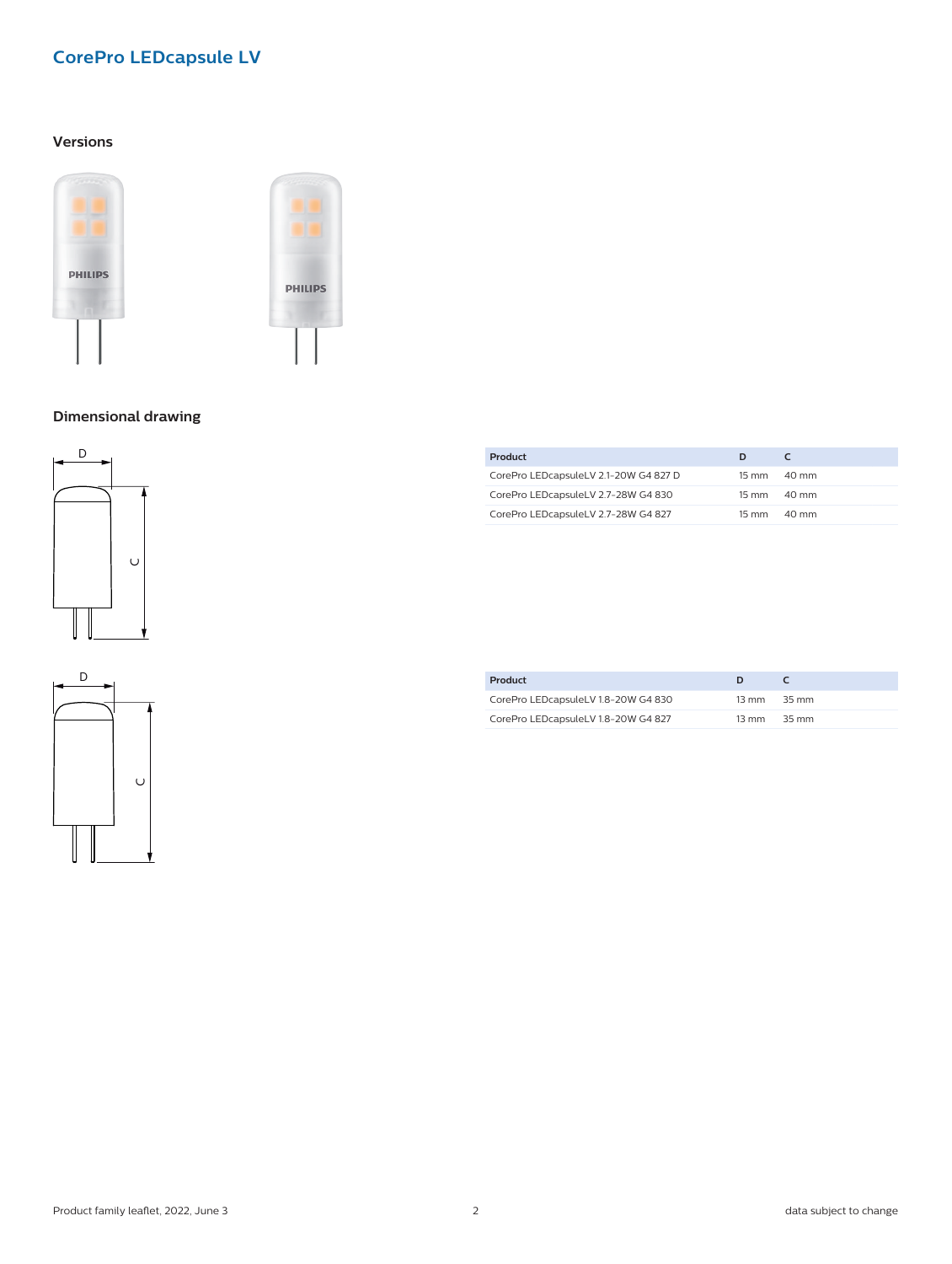### **CorePro LEDcapsule LV**

| <b>Operating and Electrical</b>         |                    |
|-----------------------------------------|--------------------|
| <b>Input Frequency</b>                  | $-Hz$              |
| <b>Voltage (Nom)</b>                    | ac electronic 12 V |
| <b>Starting Time (Nom)</b>              | 0.5s               |
|                                         |                    |
| <b>General Information</b>              |                    |
| Cap-Base                                | G <sub>4</sub>     |
| <b>Nominal Lifetime (Nom)</b>           | 15000h             |
| <b>Switching Cycle</b>                  | 50,000X            |
|                                         |                    |
| <b>Light Technical</b>                  |                    |
| Beam Angle (Nom)                        | 300°               |
| <b>Colour Rendering Index (Nom)</b>     | 80                 |
| <b>I Imf At Fnd Of Nominal Lifetime</b> | 70%                |
| (Nom)                                   |                    |
|                                         |                    |
| <b>Mechanical and Housing</b>           |                    |
| <b>Bulb Shape</b>                       | Capsule            |
|                                         |                    |

#### **Approval and Application**

| Order Code   | <b>Full Product Name</b>              | Energy Consumption kWh/1000 h |
|--------------|---------------------------------------|-------------------------------|
| 929002389002 | CorePro LEDcapsuleLV 1.8-20W G4 827   | 2 kWh                         |
| 929002389102 | CorePro LEDcapsuleLV 1.8-20W G4 830   | 2 kWh                         |
| 929002389202 | CorePro LEDcapsuleLV 2.7-28W G4 827   | 3 kWh                         |
| 929002389302 | CorePro LEDcapsuleLV 2.7-28W G4 830   | 3 kWh                         |
| 929002389402 | CorePro LEDcapsuleLV 2.1-20W G4 827 D | 3 kWh                         |

#### **Controls and Dimming**

| Order Code | <b>Full Product Name</b>                         | <b>Dimmable</b> | Order Code | <b>Full Product Nam</b>      |
|------------|--------------------------------------------------|-----------------|------------|------------------------------|
|            | 929002389002 CorePro LEDcapsuleLV 1.8-20W G4 827 | No.             |            | 929002389302 CorePro LEDcaps |
|            | 929002389102 CorePro LEDcapsuleLV 1.8-20W G4 830 | - No            |            | 929002389402 CorePro LEDcaps |
|            | 929002389202 CorePro LEDcapsuleLV 2.7-28W G4 827 | No.             |            |                              |

| <b>Order Code</b> | <b>Full Product Name</b>                                                      | Dimmable |
|-------------------|-------------------------------------------------------------------------------|----------|
|                   | 929002389302 CorePro LEDcapsuleLV 2.7-28W G4 830                              | No.      |
|                   | 929002389402 CorePro LEDcapsuleLV 2.1-20W G4 827 D Only with specific dimmers |          |

#### **Operating and Electrical**

|            |                                                    | Wattage    |             |
|------------|----------------------------------------------------|------------|-------------|
| Order Code | <b>Full Product Name</b>                           | Equivalent | Power (Nom) |
|            | 929002389002 CorePro LEDcapsuleLV 1.8-20W<br>G4827 | 20 W       | 1.8 W       |
|            | 929002389102 CorePro LEDcapsuleLV 1.8-20W<br>G4830 | 20 W       | 1.8 W       |
|            | 929002389202 CorePro LEDcapsuleLV 2.7-28W<br>G4827 | 28 W       | 27W         |

|                   |                                                       | Wattage    |             |
|-------------------|-------------------------------------------------------|------------|-------------|
| <b>Order Code</b> | <b>Full Product Name</b>                              | Equivalent | Power (Nom) |
|                   | 929002389302 CorePro LEDcapsuleLV 2.7-28W<br>G4830    | 28 W       | 2.7 W       |
|                   | 929002389402 CorePro LEDcapsuleLV 2.1-20W<br>G4 827 D | 20 W       | 2.1 W       |

#### **Light Technical**

|            |                                   |        | <b>Correlated Colour</b> |                    |
|------------|-----------------------------------|--------|--------------------------|--------------------|
|            |                                   | Colour | <b>Temperature</b>       | Luminous           |
| Order Code | <b>Full Product Name</b>          | Code   | (Nom)                    | Flux (Nom)         |
|            | 929002389002 CorePro LEDcapsuleLV | 827    | 2700 K                   | 205 lm             |
|            | 18-20W G4827                      |        |                          |                    |
|            | 929002389102 CorePro LEDcapsuleLV | 830    | 3000 K                   | $215 \, \text{Im}$ |
|            | 1.8-20W G4 830                    |        |                          |                    |
|            | 929002389202 CorePro LEDcapsuleLV | 827    | 2700 K                   | 315 lm             |
|            | 2.7-28W G4 827                    |        |                          |                    |

|            |                                   |        | Correlated Colour  |            |
|------------|-----------------------------------|--------|--------------------|------------|
|            |                                   | Colour | <b>Temperature</b> | Luminous   |
| Order Code | <b>Full Product Name</b>          | Code   | (Nom)              | Flux (Nom) |
|            | 929002389302 CorePro LEDcapsuleLV | 830    | 3000 K             | 330 lm     |
|            | 2.7-28W G4 830                    |        |                    |            |
|            | 929002389402 CorePro LEDcapsuleLV | 827    | 2700 K             | 210 lm     |
|            | 21-20W G4 827 D                   |        |                    |            |

#### **Temperature**